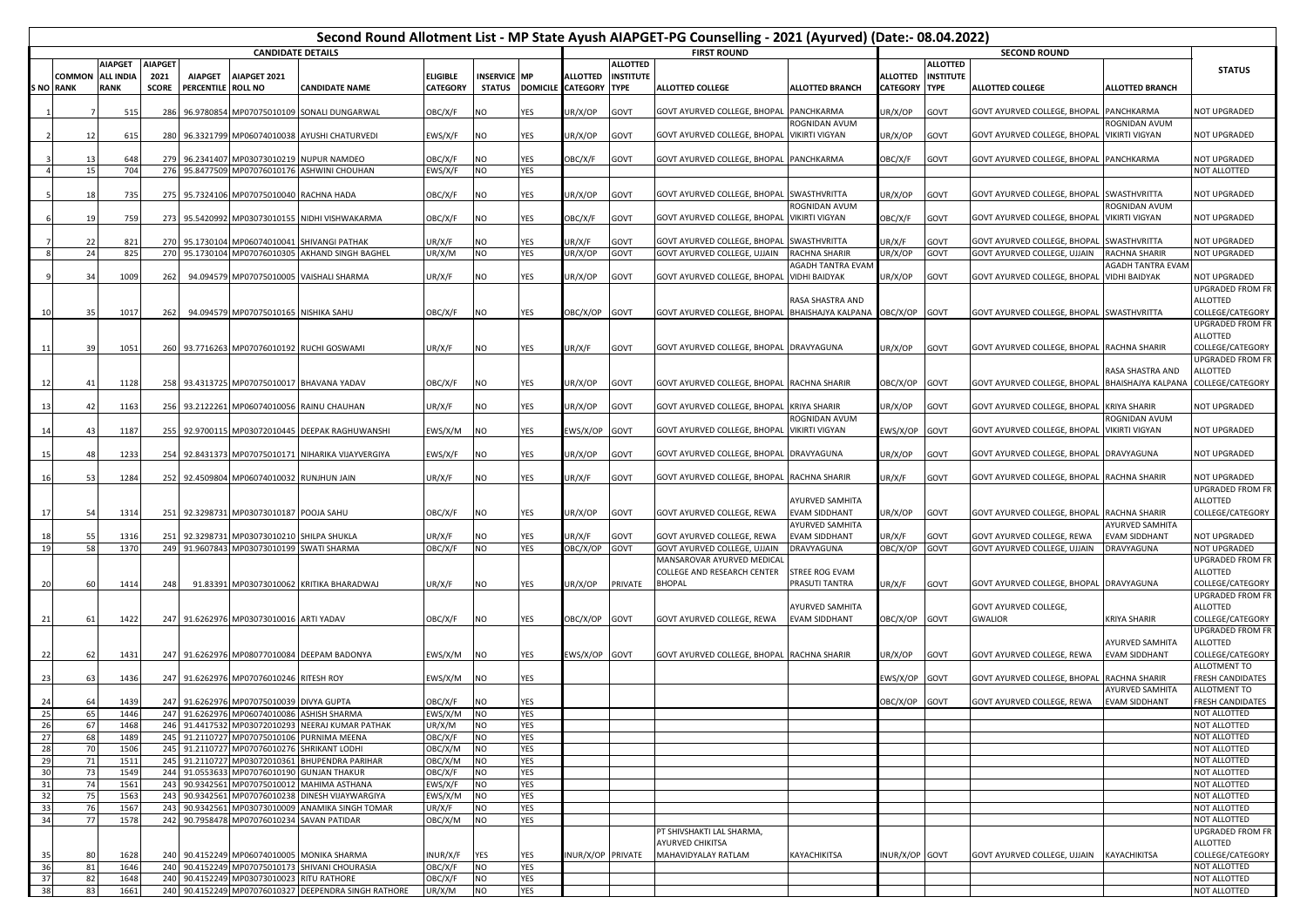|           | <b>CANDIDATE DETAILS</b> |                  |                |                    |                                             |                                                     |                 |                     |                          |                        |                  | <b>FIRST ROUND</b>                         |                        |                   |                  |                                            |                          |                              |
|-----------|--------------------------|------------------|----------------|--------------------|---------------------------------------------|-----------------------------------------------------|-----------------|---------------------|--------------------------|------------------------|------------------|--------------------------------------------|------------------------|-------------------|------------------|--------------------------------------------|--------------------------|------------------------------|
|           |                          | <b>AIAPGET</b>   | <b>AIAPGET</b> |                    |                                             |                                                     |                 |                     |                          |                        | <b>ALLOTTED</b>  |                                            |                        |                   | <b>ALLOTTED</b>  | <b>SECOND ROUND</b>                        |                          | <b>STATUS</b>                |
|           | COMMON                   | <b>ALL INDIA</b> | 2021           | <b>AIAPGET</b>     | AIAPGET 2021                                |                                                     | ELIGIBLE        | <b>INSERVICE MP</b> |                          | ALLOTTED               | <b>INSTITUTE</b> |                                            |                        | ALLOTTED          | <b>INSTITUTE</b> |                                            |                          |                              |
| S NO RANK |                          | <b>RANK</b>      | <b>SCORE</b>   | PERCENTILE ROLL NO |                                             | <b>CANDIDATE NAME</b>                               | <b>CATEGORY</b> | <b>STATUS</b>       |                          | DOMICILE CATEGORY TYPE |                  | <b>ALLOTTED COLLEGE</b>                    | <b>ALLOTTED BRANCH</b> | <b>CATEGORY</b>   | <b>TYPE</b>      | <b>ALLOTTED COLLEGE</b>                    | ALLOTTED BRANCH          |                              |
| 39        | 84                       | 1702             | 238            |                    | 90.1211073 MP03073010164 SHILPA DHOTE       |                                                     | OBC/X/F         | NO                  | YES                      |                        |                  |                                            |                        |                   |                  |                                            |                          | NOT ALLOTTED                 |
|           |                          |                  |                |                    |                                             |                                                     |                 |                     |                          |                        |                  |                                            |                        |                   |                  |                                            |                          | UPGRADED FROM FR             |
|           |                          |                  |                |                    |                                             |                                                     |                 |                     |                          |                        |                  | RANI DULAIYYA SMRITI AYURVED               |                        |                   |                  | RANI DULAIYYA SMRITI AYURVED               |                          | ALLOTTED                     |
| 40        | 85                       | 1728             |                |                    |                                             | 237 89.9538639 MP08077010008 SHRADDHA SINGH THAKUR  | OBC/X/F         | NO                  | YES                      | OBC/X/F                | PRIVATE          | <b>COLLEGE BHOPAL</b>                      | SHALYA TANTRA          | UR/X/OP           | PRIVATE          | <b>COLLEGE BHOPAL</b>                      | SHALYA TANTRA            | COLLEGE/CATEGORY             |
|           |                          |                  |                |                    |                                             |                                                     |                 |                     |                          |                        |                  |                                            |                        |                   |                  | RANI DULAIYYA SMRITI AYURVED               |                          | ALLOTMENT TO                 |
| 41        | 87                       | 1754             |                |                    |                                             | 236 89.8039216 MP06074010094 GAJENDRA SINGH SENGAR  | EWS/X/M         | NO                  | YES                      |                        |                  |                                            |                        | UR/X/OP           | PRIVATE          | COLLEGE BHOPAL                             | SHALYA TANTRA            | FRESH CANDIDATES             |
| 42        | 91                       | 1823             |                |                    | 234 89.3483276 MP08077010054 VIDHI MISHRA   |                                                     | UR/X/F          | NO                  | YES<br><b>YES</b>        |                        |                  |                                            |                        |                   |                  |                                            |                          | NOT ALLOTTED                 |
| 43        | 94                       | 1840             | 234            |                    | 89.3483276 MP07075010158                    | <b>VANNI HARINKHEDE</b>                             | OBC/X/F         | NO                  |                          |                        |                  |                                            |                        |                   |                  |                                            |                          | NOT ALLOTTED                 |
| 44<br>45  | 96                       | 1894             |                |                    |                                             | 232 89.0253749 MP07075010107 ARCHANA SHARMA         | UR/X/F          | NO                  | <b>YES</b><br><b>YES</b> |                        |                  |                                            |                        |                   |                  |                                            |                          | NOT ALLOTTED                 |
|           | 99                       | 1961             |                |                    | 230 88.5928489 MP07075010147 ALVIRA SIDDIQU |                                                     | UR/X/F          | NO                  |                          |                        |                  |                                            |                        |                   |                  |                                            |                          | NOT ALLOTTED                 |
| 46        | 100                      | 1980             | 229            |                    | 88.3621684 MP07075010137 PRATIBHA VYAS      |                                                     | UR/X/F          | <b>NO</b>           | <b>YES</b>               |                        |                  |                                            |                        |                   |                  |                                            |                          | NOT ALLOTTED<br>NOT ALLOTTED |
| 47        | 106                      | 2032             | 228            |                    |                                             | 88.160323 MP03072010299 ATUL KUMAR PRAJAPATI        | OBC/X/M         | NO                  | YES                      |                        |                  |                                            |                        |                   |                  |                                            |                          |                              |
| 48        | 108                      | 2085             | 227            |                    | 87.9411765 MP08077010001                    | AYUSHI RANA                                         | OBC/X/F         | NO                  | <b>YES</b>               |                        |                  |                                            |                        |                   |                  |                                            |                          | NOT ALLOTTED                 |
| 49        | 110                      | 2100             |                |                    |                                             | 226 87.7566321 MP03072010251 NANDANI BHARGAVA       | EWS/X/F         | NO                  | YES                      |                        |                  |                                            |                        |                   |                  |                                            |                          | NOT ALLOTTED                 |
|           |                          |                  |                |                    |                                             |                                                     |                 |                     |                          |                        |                  |                                            |                        |                   |                  |                                            |                          | UPGRADED FROM FR             |
|           |                          |                  |                |                    |                                             |                                                     |                 |                     |                          |                        |                  |                                            | AYURVED SAMHITA        |                   |                  |                                            | RASA SHASTRA AND         | ALLOTTED                     |
| 50        | 111                      | 2137             |                |                    |                                             | 225 87.5374856 MP03073010197 ARCHANA ASREKAR        | SC/X/F          | NO                  | YES                      | SC/X/OP                | GOVT             | GOVT AYURVED COLLEGE, BHOPAL EVAM SIDDHANT |                        | SC/X/OP           | GOVT             | GOVT AYURVED COLLEGE, BHOPAL               | BHAISHAJYA KALPANA       | COLLEGE/CATEGORY             |
|           |                          |                  |                |                    |                                             |                                                     |                 |                     |                          |                        |                  |                                            | AGADH TANTRA EVAM      |                   |                  |                                            | <b>AGADH TANTRA EVAM</b> |                              |
| 51        | 113                      | 2150             |                |                    | 225 87.5374856 MP07075010113 KIRTI SISODIYA |                                                     | SC/X/F          | NO                  | YES                      | SC/X/OP                | GOVT             | GOVT AYURVED COLLEGE, BHOPAL VIDHI BAIDYAK |                        | SC/X/OP           | GOVT             | GOVT AYURVED COLLEGE, BHOPAL VIDHI BAIDYAK |                          | NOT UPGRADED                 |
| 52        | 116                      | 2185             |                |                    | 224 87.3241061 MP03073010117 PRIYA SAHU     |                                                     | OBC/X/F         | NO                  | YES                      |                        |                  |                                            |                        |                   |                  |                                            |                          | NOT ALLOTTED                 |
| 53        | 117                      | 2244             |                |                    | 222 86.9665513 MP07076010302 PRAKHAR KAG    |                                                     | OBC/X/M         | <b>NO</b>           | YES                      |                        |                  |                                            |                        |                   |                  |                                            |                          | NOT ALLOTTED                 |
| 54        | 118                      | 2270             |                |                    |                                             | 221 86.7474048 MP07075010080 DR.SHIVANGI RATHOR     | OBC/X/F         | NO                  | YES                      |                        |                  |                                            |                        |                   |                  |                                            |                          | NOT ALLOTTED                 |
| 55        | 120                      | 2310             |                |                    | 220 86.4417532 MP07076010213 RAHUL AGRAWAL  |                                                     | EWS/X/M         | NΟ                  | <b>YES</b>               |                        |                  |                                            |                        |                   |                  |                                            |                          | NOT ALLOTTED                 |
| 56        | 125                      | 2450             |                |                    | 216 85.7208766 MP03072010298                | AZHARUDDIN                                          | OBC/X/M         | NO                  | <b>YES</b>               |                        |                  |                                            |                        |                   |                  |                                            |                          | NOT ALLOTTED                 |
| 57        | 126                      | 2456             |                |                    | 216 85.7208766 MP06074010044                | <b>GARGI SHRIVASTAVA</b>                            | UR/X/F          | NO                  | <b>YES</b>               |                        |                  |                                            |                        |                   |                  |                                            |                          | NOT ALLOTTED                 |
| 58        | 127                      | 2460             |                |                    | 216 85.7208766 MP03073010122                | URVASHI CHANDROL                                    | OBC/X/F         | <b>NO</b>           | <b>YES</b>               |                        |                  |                                            |                        |                   |                  |                                            |                          | NOT ALLOTTED                 |
|           |                          |                  |                |                    |                                             |                                                     |                 |                     |                          |                        |                  |                                            |                        |                   |                  |                                            |                          | UPGRADED FROM FR             |
|           |                          |                  |                |                    |                                             |                                                     |                 |                     |                          |                        |                  |                                            |                        |                   |                  |                                            | AYURVED SAMHITA          | ALLOTTED                     |
| 59        | 129                      | 2479             |                |                    | 215 85.5420992 MP03073010086 POONAM NAGLE   |                                                     | SC/X/F          | NO                  | YES                      | SC/X/F                 | GOVT             | GOVT AYURVED COLLEGE, BHOPAL DRAVYAGUNA    |                        | SC/X/OP           | GOVT             | GOVT AYURVED COLLEGE, BHOPAL               | <b>EVAM SIDDHANT</b>     | COLLEGE/CATEGORY             |
|           |                          |                  |                |                    |                                             |                                                     |                 |                     |                          |                        |                  |                                            |                        |                   |                  | PT SHIVSHAKTI LAL SHARMA,                  |                          |                              |
|           |                          |                  |                |                    |                                             |                                                     |                 |                     |                          |                        |                  |                                            |                        |                   |                  | AYURVED CHIKITSA                           |                          | ALLOTMENT TO                 |
| 60        | 130                      | 2508             |                |                    |                                             | 214 85.3575548 MP06074010067 RAVI RAMAN RAJPUT      | INOBC/X/M YES   |                     | YES                      |                        |                  |                                            |                        | INUR/X/OP PRIVATE |                  | MAHAVIDYALAY RATLAM                        | KAYACHIKITSA             | FRESH CANDIDATES             |
| 61        | 131                      | 2520             |                |                    | 214 85.3575548 MP07075010090 VIMLA PATIDAR  |                                                     | DBC/X/F         | NO                  | YES                      |                        |                  |                                            |                        |                   |                  |                                            |                          | NOT ALLOTTED                 |
| 62        | 136                      | 2656             |                |                    |                                             | 210 84.4925029 MP07075010070 SHRUTI SHANDILYA       | UR/X/F          | NO                  | YES                      |                        |                  |                                            |                        |                   |                  |                                            |                          | NOT ALLOTTED                 |
| 63        | 137                      | 2658             |                |                    |                                             | 210 84.4925029 MP03072010343 SURYABHAN SINGH GURJAR | OBC/X/M         | NO                  | YES                      |                        |                  |                                            |                        |                   |                  |                                            |                          | NOT ALLOTTED                 |
| 64        | 138                      | 2690             | 209            |                    | 84.3194925 MP06074010073                    | VINAY MITTAL                                        | UR/X/M          | NO                  | <b>YES</b>               |                        |                  |                                            |                        |                   |                  |                                            |                          | NOT ALLOTTED                 |
| 65        | 143                      | 2783             | 207            |                    |                                             | 83.8754325 MP08077010025 SHRADDHA THAKRE            | OBC/X/F         | NO                  | YES                      |                        |                  |                                            |                        |                   |                  |                                            |                          | NOT ALLOTTED                 |
| 66        | 144                      | 2811             | 206            |                    | 83.633218 MP07075010044                     |                                                     | OBC/X/F         | <b>NO</b>           | <b>YES</b>               |                        |                  |                                            |                        |                   |                  |                                            |                          | <b>NOT ALLOTTED</b>          |
|           |                          |                  |                |                    |                                             | JYOTI                                               |                 |                     |                          |                        |                  |                                            |                        |                   |                  |                                            |                          |                              |
|           |                          |                  |                |                    |                                             |                                                     |                 |                     |                          |                        |                  |                                            |                        |                   |                  | MANSAROVAR AYURVED MEDICAL                 |                          | UPGRADED FROM FR             |
|           |                          |                  |                |                    |                                             |                                                     |                 |                     |                          |                        |                  | RANI DULAIYYA SMRITI AYURVED               |                        |                   |                  | COLLEGE AND RESEARCH CENTER                | STREE ROG EVAM           | ALLOTTED                     |
| -67       | 145                      | 2826             | 206            |                    | 83.633218 MP07075010052 SHIVANI SHARMA      |                                                     | UR/X/F          | NO                  | YES                      | JR/X/F                 | PRIVATE          | <b>COLLEGE BHOPAL</b>                      | KAUMARBHRITYA          | UR/X/OP           | PRIVATE          | BHOPAL                                     | PRASUTI TANTRA           | COLLEGE/CATEGORY             |
| 68        | 146                      | 2849             | 205            |                    |                                             | 83.3679354 MP03072010429 DEVENDRA BADGAIYAN         | EWS/X/M         | <b>NO</b>           | <b>YES</b>               |                        |                  |                                            |                        |                   |                  |                                            |                          | NOT ALLOTTED                 |
| 69        | 147                      | 2852             | 205            |                    |                                             | 83.3679354 MP03073010158 INDU DEVI VAISHYA          | OBC/X/F         | NO                  | <b>YES</b>               |                        |                  |                                            |                        |                   |                  |                                            |                          | NOT ALLOTTED                 |
|           |                          |                  |                |                    |                                             |                                                     |                 |                     |                          |                        |                  |                                            |                        |                   |                  |                                            |                          | UPGRADED FROM FR             |
|           |                          |                  |                |                    |                                             |                                                     |                 |                     |                          |                        |                  |                                            |                        |                   |                  |                                            |                          | ALLOTTED                     |
| 70        | 148                      | 2856             |                |                    | 205 83.3679354 MP06074010037 TANYA RAJE     |                                                     | SC/X/F          | NO                  | YES                      | SC/X/F                 | GOVT             | GOVT AYURVED COLLEGE, BHOPAL RACHNA SHARIR |                        | SC/X/F            | GOVT             | GOVT AYURVED COLLEGE, BHOPAL DRAVYAGUNA    |                          | COLLEGE/CATEGORY             |
| 71        | 150                      | 2916             | 204            |                    | 83.160323 MP03073010149 YASHI JOSHI         |                                                     | UR/X/F          | <b>NO</b>           | <b>YES</b>               |                        |                  |                                            |                        |                   |                  |                                            |                          | NOT ALLOTTED                 |
|           |                          |                  |                |                    |                                             |                                                     |                 |                     |                          |                        |                  | RANI DULAIYYA SMRITI AYURVED               |                        |                   |                  | RANI DULAIYYA SMRITI AYURVED               |                          | ALLOTMENT TO                 |
| 72        | 151                      | 2938             |                |                    |                                             | 203 82.9700115 MP03072010386 PRATEEK SINGH THAKUR   | UR/X/M          | <b>NO</b>           | YES                      | JR/X/OP                | PRIVATE          | <b>COLLEGE BHOPAL</b>                      | <b>AGADH TANTRA</b>    | UR/X/OP           | PRIVATE          | <b>COLLEGE BHOPAL</b>                      | KAUMARBHRITYA            | FRESH CANDIDATES             |
|           |                          |                  |                |                    |                                             |                                                     |                 |                     |                          |                        |                  | RANI DULAIYYA SMRITI AYURVED               |                        |                   |                  |                                            |                          |                              |
| 73        | 152                      | 2999             |                |                    |                                             | 201 82.5836217 UP12018010034 ANAMIKA SHARMA         | UR/X/F          | NO                  | YES                      | JR/X/OP                | PRIVATE          | <b>COLLEGE BHOPAL</b>                      | KAUMARBHRITYA          |                   |                  |                                            |                          | NOT ALLOTTED                 |
|           |                          |                  |                |                    |                                             |                                                     |                 |                     |                          |                        |                  |                                            |                        |                   |                  |                                            |                          | UPGRADED FROM FR             |
|           |                          |                  |                |                    |                                             |                                                     |                 |                     |                          |                        |                  | GOVT AYURVED COLLEGE,                      |                        |                   |                  |                                            |                          | ALLOTTED                     |
| 74        | 154                      | 3033             |                |                    |                                             | 200 82.3068051 MP03073010143 VANDNA RAJE SINGH      | SC/X/F          | NO                  | YES                      | SC/X/OP                | GOVT             | <b>GWALIOR</b>                             | KRIYA SHARIR           | SC/X/F            | GOVT             | GOVT AYURVED COLLEGE, BHOPAL RACHNA SHARIR |                          | COLLEGE/CATEGORY             |
| 75        | 155                      | 3054             |                |                    |                                             | 200 82.3068051 MP03073010104 JAGRATI AHIRWAR        | SC/X/F          | N <sub>O</sub>      | <b>YES</b>               |                        |                  |                                            |                        |                   |                  |                                            |                          | <b>NOT ALLOTTED</b>          |
|           |                          |                  |                |                    |                                             |                                                     |                 |                     |                          |                        |                  |                                            |                        |                   |                  |                                            |                          | UPGRADED FROM FR             |
|           |                          |                  |                |                    |                                             |                                                     |                 |                     |                          |                        |                  |                                            |                        |                   |                  | GOVT AYURVED COLLEGE,                      |                          | ALLOTTED                     |
| 76        | 157                      | 3111             |                |                    |                                             | 198 81.9088812 MP03073010039 PRIYANKA BOUDH         | SC/X/F          | NO                  | <b>YES</b>               | SC/X/OP                | GOVT             | GOVT AYURVED COLLEGE, UJJAIN               | DRAVYAGUNA             | SC/X/OP           | GOVT             | <b>GWALIOR</b>                             | <b>KRIYA SHARIR</b>      | COLLEGE/CATEGORY             |
|           |                          |                  |                |                    |                                             |                                                     |                 |                     |                          |                        |                  | MANSAROVAR AYURVED MEDICAL                 |                        |                   |                  |                                            |                          |                              |
|           |                          |                  |                |                    |                                             |                                                     |                 |                     |                          |                        |                  | <b>COLLEGE AND RESEARCH CENTER</b>         | STREE ROG EVAM         |                   |                  |                                            |                          |                              |
|           | 159                      |                  |                |                    |                                             | 197 81.6435986 MP03072010254 KIRTI RAGHUWANSHI      | EWS/X/F         | NO                  | YES                      | EWS/X/OP               | PRIVATE          | <b>BHOPAL</b>                              | PRASUTI TANTRA         |                   |                  |                                            |                          | NOT ALLOTTED                 |
| 77        |                          | 3165             |                |                    |                                             |                                                     |                 |                     |                          |                        |                  |                                            |                        |                   |                  |                                            |                          | <b>UPGRADED FROM FR</b>      |
|           |                          |                  |                |                    |                                             |                                                     |                 |                     |                          |                        |                  |                                            |                        |                   |                  |                                            |                          |                              |
|           |                          |                  |                |                    |                                             |                                                     |                 |                     |                          |                        |                  |                                            | AYURVED SAMHITA        |                   |                  | RANI DULAIYYA SMRITI AYURVED               |                          | ALLOTTED                     |
| 78        | 162                      | 3201             | 196            |                    | 81.4186851 MP07075010123 KRITIKA JATAV      |                                                     | SC/X/F          | <b>NO</b>           | YES                      | SC/X/OP                | GOVT             | GOVT AYURVED COLLEGE, REWA                 | <b>EVAM SIDDHANT</b>   | SC/X/F            | PRIVATE          | <b>COLLEGE BHOPAL</b>                      | SHALYA TANTRA            | COLLEGE/CATEGORY             |
|           |                          |                  |                |                    |                                             |                                                     |                 |                     |                          |                        |                  |                                            |                        |                   |                  |                                            |                          | ALLOTMENT TO                 |
| 79        | 163                      | 3209             |                |                    | 196 81.4186851 MP07076010197 KRITIKA BHAVEL |                                                     | SC/X/F          | <b>NO</b>           | <b>YES</b>               |                        |                  |                                            |                        | SC/X/OP           | <b>GOVT</b>      | GOVT AYURVED COLLEGE, UJJAIN               | DRAVYAGUNA               | FRESH CANDIDATES             |
|           |                          |                  |                |                    |                                             |                                                     |                 |                     |                          |                        |                  |                                            |                        |                   |                  | MANSAROVAR AYURVED MEDICAL                 |                          |                              |
|           |                          |                  |                |                    |                                             |                                                     |                 |                     |                          |                        |                  |                                            |                        |                   |                  | COLLEGE AND RESEARCH CENTER                |                          | ALLOTMENT TO                 |
| 80        | 164                      | 3249             |                |                    | 195 81.1649366 MP03072010288 SANJEEV YADAV  |                                                     | OBC/X/M         | NO                  | YES                      |                        |                  |                                            |                        | UR/X/OP           | PRIVATE          | <b>BHOPAL</b>                              | SHALAKYA TANTRA          | FRESH CANDIDATES             |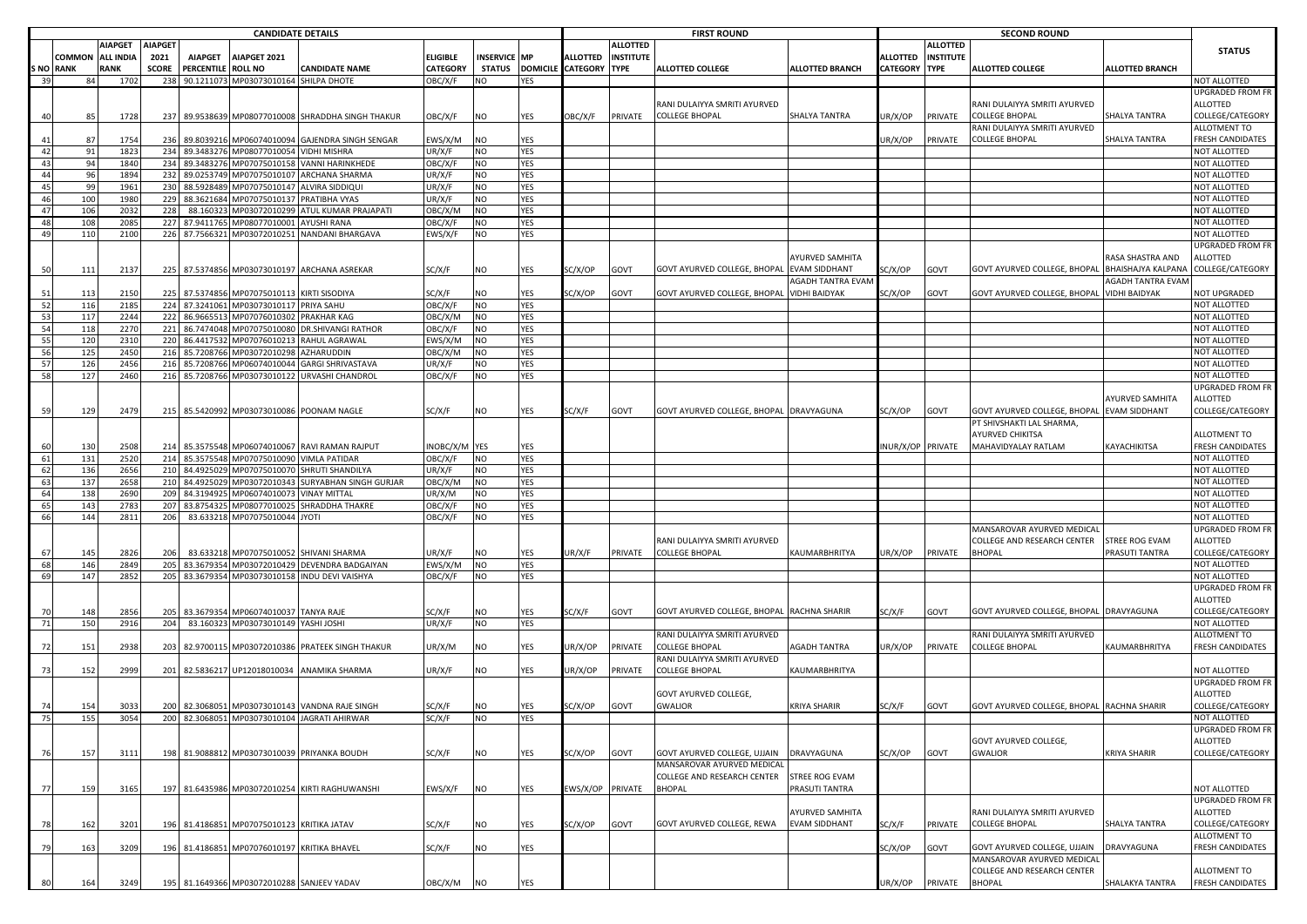|     |                  | <b>CANDIDATE DETAILS</b> |                     |                    |                                             |                                                     |                           |                     |            |                        |                  | <b>FIRST ROUND</b>                                      |                        |           |                  | <b>SECOND ROUND</b>                         |                      |                                      |
|-----|------------------|--------------------------|---------------------|--------------------|---------------------------------------------|-----------------------------------------------------|---------------------------|---------------------|------------|------------------------|------------------|---------------------------------------------------------|------------------------|-----------|------------------|---------------------------------------------|----------------------|--------------------------------------|
|     |                  | <b>AIAPGET</b>           | <b>AIAPGET</b>      |                    |                                             |                                                     |                           |                     |            |                        | <b>ALLOTTED</b>  |                                                         |                        |           | <b>ALLOTTED</b>  |                                             |                      | <b>STATUS</b>                        |
|     | COMMON           | <b>ALL INDIA</b>         | 2021                | <b>AIAPGET</b>     | AIAPGET 2021                                |                                                     | ELIGIBLE                  | <b>INSERVICE MP</b> |            | <b>ALLOTTED</b>        | <b>INSTITUTE</b> |                                                         |                        | ALLOTTED  | <b>INSTITUTE</b> |                                             |                      |                                      |
| 81  | S NO RANK<br>165 | <b>RANK</b><br>3252      | <b>SCORE</b><br>195 | PERCENTILE ROLL NO | 81.1649366 MP03073010045 SURABHI KHARE      | <b>CANDIDATE NAME</b>                               | <b>CATEGORY</b><br>UR/X/F | <b>STATUS</b><br>NO | YES        | DOMICILE CATEGORY TYPE |                  | <b>ALLOTTED COLLEGE</b>                                 | <b>ALLOTTED BRANCH</b> | CATEGORY  | <b>TYPE</b>      | <b>ALLOTTED COLLEGE</b>                     | ALLOTTED BRANCH      | NOT ALLOTTED                         |
|     |                  |                          |                     |                    |                                             |                                                     |                           |                     |            |                        |                  |                                                         |                        |           |                  |                                             | AYURVED SAMHITA      | ALLOTMENT TO                         |
| 82  | 166              | 3259                     |                     |                    |                                             | 195 81.1649366 MP07076010254 ARUN SINGH SOLANKI     | SC/X/M                    | NO                  | YES        |                        |                  |                                                         |                        | SC/X/OP   | <b>GOVT</b>      | GOVT AYURVED COLLEGE, REWA                  | EVAM SIDDHANT        | FRESH CANDIDATES                     |
|     |                  |                          |                     |                    |                                             |                                                     |                           |                     |            |                        |                  | MANSAROVAR AYURVED MEDICAL                              |                        |           |                  | MANSAROVAR AYURVED MEDICAL                  |                      | UPGRADED FROM FR                     |
|     |                  |                          |                     |                    |                                             |                                                     |                           |                     |            |                        |                  | <b>COLLEGE AND RESEARCH CENTER</b>                      |                        |           |                  | COLLEGE AND RESEARCH CENTER                 | STREE ROG EVAM       | ALLOTTED                             |
|     | 168              | 3292                     | 193                 |                    |                                             | 80.8419839 MP03073010055 BHAVNA KHANDAGRE           | <b>DBC/X/F</b>            | NO                  | YES        | IR/X/OP                | PRIVATE          | <b>BHOPAL</b>                                           | SHALAKYA TANTRA        | OBC/X/OP  | PRIVATE          | BHOPAL                                      | PRASUTI TANTRA       | COLLEGE/CATEGORY                     |
| 84  | 170              | 3379                     | 191                 |                    | 80.461361 MP03073010043 SONAM NEMA          |                                                     | OBC/X/F                   | <b>NO</b>           | YES        |                        |                  |                                                         |                        |           |                  |                                             |                      | NOT ALLOTTED                         |
|     |                  |                          |                     |                    |                                             |                                                     |                           |                     |            |                        |                  |                                                         |                        |           |                  | RANI DULAIYYA SMRITI AYURVED                |                      | ALLOTMENT TO                         |
|     | 171              | 3436                     | 189                 |                    |                                             | 80.0346021 MP08077010093 DR. PANKAJ KUMAR MESHRAM   | INSC/X/M                  | YES                 | YES        | INSC/X/OP              | GOVT             | GOVT AYURVED COLLEGE, BHOPAL SWASTHVRITTA               |                        | INSC/X/OP | PRIVATE          | <b>COLLEGE BHOPAL</b>                       | PANCHKARMA           | <b>FRESH CANDIDATES</b>              |
| 86  | 172              | 3463                     | 188                 |                    |                                             | 79.8212226 UP10015010025 YOGESH KUMAR SHARMA        | INUR/X/M                  | <b>YES</b>          | <b>YES</b> |                        |                  |                                                         |                        |           |                  |                                             |                      | NOT ALLOTTED                         |
|     |                  |                          |                     |                    |                                             |                                                     |                           |                     |            |                        |                  |                                                         |                        |           |                  | MANSAROVAR AYURVED MEDICAL                  |                      |                                      |
|     |                  |                          |                     |                    |                                             |                                                     |                           |                     |            |                        |                  |                                                         |                        |           |                  | COLLEGE AND RESEARCH CENTER                 | STREE ROG EVAM       | ALLOTMENT TO                         |
| 87  | 173              | 3490                     |                     |                    |                                             | 188 79.8212226 MP03073010231 SHIVANGI SINGH PARIHAR | EWS/X/F                   | NO                  | YES        |                        |                  | PT SHIVSHAKTI LAL SHARMA,                               |                        | EWS/X/OP  | PRIVATE          | <b>BHOPAL</b><br>PT SHIVSHAKTI LAL SHARMA,  | PRASUTI TANTRA       | FRESH CANDIDATES                     |
|     |                  |                          |                     |                    |                                             |                                                     |                           |                     |            |                        |                  | AYURVED CHIKITSA                                        |                        |           |                  | AYURVED CHIKITSA                            |                      |                                      |
|     | 174              | 3500                     |                     |                    |                                             | 79.567474 UP01013010136 SANTOSH SHARMA              | UR/X/M                    | NΟ                  | YES        | JR/X/OP                | PRIVATE          | MAHAVIDYALAY RATLAM                                     | KAYACHIKITSA           | UR/X/OP   | PRIVATE          | MAHAVIDYALAY RATLAM                         | KAYACHIKITSA         | <b>NOT UPGRADED</b>                  |
| 89  | 175              | 3510                     | 187                 |                    | 79.567474 MP03073010029 ARTI SOLANKI        |                                                     | <b>DBC/X/F</b>            | <b>NO</b>           | YES        |                        |                  |                                                         |                        |           |                  |                                             |                      | <b>NOT ALLOTTED</b>                  |
|     |                  |                          |                     |                    |                                             |                                                     |                           |                     |            |                        |                  | RANI DULAIYYA SMRITI AYURVED                            |                        |           |                  | RANI DULAIYYA SMRITI AYURVED                |                      | ALLOTMENT TO                         |
| 90  | 176              | 3589                     |                     |                    |                                             | 79.0426759 MP06074010046 PREETI PARASHAR            | EWS/X/F                   | NO                  | YES        | JR/X/OP                | PRIVATE          | <b>COLLEGE BHOPAL</b>                                   | PANCHKARMA             | JR/X/OP   | PRIVATE          | COLLEGE BHOPAL                              | KAUMARBHRITYA        | FRESH CANDIDATES                     |
| 91  | 181              | 3759                     | 181                 |                    | 78.2583622 MP08077010056 NIKITA MISHRA      |                                                     | EWS/X/F                   | <b>NO</b>           | YES        |                        |                  |                                                         |                        |           |                  |                                             |                      | <b>NOT ALLOTTED</b>                  |
|     |                  |                          |                     |                    |                                             |                                                     |                           |                     |            |                        |                  |                                                         |                        |           |                  |                                             |                      | UPGRADED FROM FR                     |
|     |                  |                          |                     |                    |                                             |                                                     |                           |                     |            |                        |                  |                                                         | RASA SHASTRA AND       |           |                  |                                             |                      | ALLOTTED                             |
| 92  | 182              | 3798                     |                     |                    |                                             | 180 78.0046136 MP06074010026 PRIYANKA DHURWEY       | ST/X/F                    | NO                  | YES        | ST/X/F                 | GOVT             | GOVT AYURVED COLLEGE, BHOPAL BHAISHAJYA KALPANA ST/X/OP |                        |           | GOVT             | GOVT AYURVED COLLEGE, BHOPAL SWASTHVRITTA   |                      | COLLEGE/CATEGORY                     |
| 93  | 183              | 3808                     | 180                 |                    | 78.0046136 MP06074010045 ARTI NAROLIYA      |                                                     | SC/X/F                    | <b>NO</b>           | <b>YES</b> |                        |                  |                                                         |                        |           |                  |                                             |                      | <b>NOT ALLOTTED</b>                  |
| 94  | 184              | 3847                     |                     |                    | 179 77.7912341 MP03073010064 ROSHNI TIWARI  |                                                     | EWS/X/F                   | NO                  | <b>YES</b> |                        |                  |                                                         |                        |           |                  |                                             |                      | NOT ALLOTTED                         |
| 95  | 187              | 3860                     |                     |                    | 178 77.6239908 MP03072010312                | SHYAM SANGTANI                                      | EWS/X/M                   | <b>NO</b>           | <b>YES</b> |                        |                  |                                                         |                        |           |                  |                                             |                      | NOT ALLOTTED                         |
| 96  | 193              | 4017                     |                     |                    | 174 76.6320646 MP08077010032                | NEELAM CHAKRAVARTY                                  | SC/X/F                    | NO                  | YES        |                        |                  |                                                         |                        |           |                  |                                             |                      | NOT ALLOTTED                         |
|     |                  |                          |                     |                    |                                             |                                                     |                           |                     |            |                        |                  |                                                         |                        |           |                  | RANI DULAIYYA SMRITI AYURVED                |                      | ALLOTMENT TO                         |
| 97  | 195              | 4062                     |                     |                    |                                             | 173 76.3379469 MP03072010441 RAHUL SOUDAWAT         | EWS/X/M                   | NO                  | YES        |                        |                  |                                                         |                        | JR/X/OP   | PRIVATE          | COLLEGE BHOPAL                              | PANCHKARMA           | <b>FRESH CANDIDATES</b>              |
| 98  | 196              | 4120                     |                     |                    | 172 76.0726644 MP07075010083 NIHARIKA VERMA |                                                     | OBC/X/F                   | <b>NO</b>           | <b>YES</b> |                        |                  |                                                         |                        |           |                  |                                             |                      | NOT ALLOTTED                         |
|     |                  |                          |                     |                    |                                             |                                                     |                           |                     |            |                        |                  |                                                         |                        |           |                  |                                             |                      | UPGRADED FROM FR                     |
|     |                  |                          |                     |                    |                                             |                                                     |                           |                     |            |                        |                  |                                                         |                        |           |                  |                                             | RASA SHASTRA AND     | ALLOTTED                             |
| 99  | 198              | 4186                     |                     |                    | 171 75.8073818 MP07076010179 HEMA BORYALE   |                                                     | ST/X/F                    | NO                  | YES        | ST/X/OP                | GOVT             | GOVT AYURVED COLLEGE, BHOPAL RACHNA SHARIR              |                        | ST/X/F    | GOVT             | GOVT AYURVED COLLEGE, BHOPAL                | BHAISHAJYA KALPANA   | COLLEGE/CATEGORY                     |
| 100 | 201              | 4217                     |                     |                    | 170 75.4844291 MP07075010035 RASHMI JAIN    |                                                     | EWS/X/F                   | <b>NO</b>           | YES        |                        |                  |                                                         |                        |           |                  |                                             |                      | NOT ALLOTTED                         |
|     |                  |                          |                     |                    |                                             |                                                     |                           |                     |            |                        |                  |                                                         |                        |           |                  |                                             |                      | ALLOTMENT TO                         |
| 101 | 202              | 4297                     | 168                 |                    |                                             | 74.9596309 MP03073010090 PRERNA MARATHE             | INSC/X/F                  | YES                 | YES        |                        |                  |                                                         |                        | INSC/X/OP | GOVT             | GOVT AYURVED COLLEGE, BHOPAL   SWASTHVRITTA |                      | FRESH CANDIDATES<br>UPGRADED FROM FR |
|     |                  |                          |                     |                    |                                             |                                                     |                           |                     |            |                        |                  | RANI DULAIYYA SMRITI AYURVED                            | <b>AYURVED SAMHITA</b> |           |                  | RANI DULAIYYA SMRITI AYURVED                |                      | ALLOTTED                             |
| 102 | 206              | 4531                     |                     |                    | 164 73.8465975 MP07075010094 SONIYA GUPTA   |                                                     | UR/X/F                    | NO                  | YES        | JR/X/OP                | PRIVATE          | <b>COLLEGE BHOPAL</b>                                   | <b>EVAM SIDDHANT</b>   | UR/X/F    | PRIVATE          | <b>COLLEGE BHOPAL</b>                       | KAUMARBHRITYA        | COLLEGE/CATEGORY                     |
| 103 | 207              | 4532                     | 164                 |                    | 73.8465975 MP03073010133 NAINSI RATHORE     |                                                     | OBC/X/F                   | <b>NO</b>           | YES        |                        |                  |                                                         |                        |           |                  |                                             |                      | NOT ALLOTTED                         |
| 104 | 211              | 4639                     | 161                 |                    |                                             | 73.160323 MP06074010065 KSHITIJ KUMAR DUBEY         | UR/X/M                    | NO                  | YES        |                        |                  |                                                         |                        |           |                  |                                             |                      | NOT ALLOTTED                         |
|     |                  |                          |                     |                    |                                             |                                                     |                           |                     |            |                        |                  |                                                         |                        |           |                  | PT SHIVSHAKTI LAL SHARMA,                   |                      |                                      |
|     |                  |                          |                     |                    |                                             |                                                     |                           |                     |            |                        |                  |                                                         |                        |           |                  | AYURVED CHIKITSA                            |                      | ALLOTMENT TO                         |
| 105 | 213              | 4657                     | 160                 |                    | 72.739331 MP06074010083 ANIL JATAV          |                                                     | INSC/X/M                  | YES                 | YES        |                        |                  |                                                         |                        | INSC/X/OP | PRIVATE          | MAHAVIDYALAY RATLAM                         | PANCHKARMA           | FRESH CANDIDATES                     |
|     |                  |                          |                     |                    |                                             |                                                     |                           |                     |            |                        |                  | MANSAROVAR AYURVED MEDICAL                              |                        |           |                  | MANSAROVAR AYURVED MEDICAL                  |                      |                                      |
|     |                  |                          |                     |                    |                                             |                                                     |                           |                     |            |                        |                  | COLLEGE AND RESEARCH CENTER                             | <b>STREE ROG EVAM</b>  |           |                  | COLLEGE AND RESEARCH CENTER                 | STREE ROG EVAM       |                                      |
| 106 | 215              | 4826                     |                     |                    |                                             | 158 72.0242215 MP03073010125 PRATEETI MESHRAM       | SC/X/F                    | NO                  | YES        | SC/X/F                 | PRIVATE          | <b>BHOPAL</b>                                           | PRASUTI TANTRA         | SC/X/F    | PRIVATE          | BHOPAL                                      | PRASUTI TANTRA       | NOT UPGRADED                         |
|     |                  |                          |                     |                    |                                             |                                                     |                           |                     |            |                        |                  |                                                         |                        |           |                  |                                             |                      | <b>UPGRADED FROM FR</b>              |
|     |                  |                          |                     |                    |                                             |                                                     |                           |                     |            |                        |                  | GOVT AYURVED COLLEGE,                                   |                        |           |                  |                                             |                      | ALLOTTED                             |
| 107 | 218              | 4908                     |                     |                    | 156 71.5109573 MP07075010096 SUMITRA        |                                                     | ST/X/F                    | NO                  | YES        | ST/X/OP                | GOVT             | <b>GWALIOR</b>                                          | <b>KRIYA SHARIR</b>    | ST/X/OP   | GOVT             | GOVT AYURVED COLLEGE, BHOPAL                | <b>RACHNA SHARIR</b> | COLLEGE/CATEGORY                     |
|     |                  |                          |                     |                    |                                             |                                                     |                           |                     |            |                        |                  | RANI DULAIYYA SMRITI AYURVED                            |                        |           |                  | RANI DULAIYYA SMRITI AYURVED                |                      | ALLOTMENT TO                         |
| 108 | 219              | 4940                     |                     |                    |                                             | 156 71.5109573 MP03073010140 PRATISHTHA DWIVEDI     | EWS/X/F                   | NO                  | YES        | :WS/X/OP               | PRIVATE          | COLLEGE BHOPAL                                          | PANCHKARMA             | EWS/X/OP  | PRIVATE          | COLLEGE BHOPAL                              | PANCHKARMA           | <b>FRESH CANDIDATES</b>              |
|     |                  |                          |                     |                    |                                             |                                                     |                           |                     |            |                        |                  | RANI DULAIYYA SMRITI AYURVED                            |                        |           |                  | RANI DULAIYYA SMRITI AYURVED                |                      | ALLOTMENT TO                         |
| 109 | 220              | 4950                     | 155                 |                    | 71.1361015 MP03072010235 KHUSHBOO RAI       |                                                     | <b>OBC/X/F</b>            | NO                  | YES        | IR/X/OP                | PRIVATE          | <b>COLLEGE BHOPAL</b>                                   | DRAVYAGUNA             | JR/X/OP   | PRIVATE          | <b>COLLEGE BHOPAL</b>                       | DRAVYAGUNA           | <b>FRESH CANDIDATES</b>              |
| 110 | 223              | 5067                     |                     |                    |                                             | 153 70.5940023 MP03072010294 MAHENDRA HARIVANSHI    | SC/X/M                    | <b>NO</b>           | <b>YES</b> |                        |                  |                                                         |                        |           |                  |                                             |                      | NOT ALLOTTED                         |
| 111 | 224              | 5079                     |                     |                    | 153 70.5940023 MP07075010068 BABITA JAMRA   |                                                     | ST/X/F                    | <b>NO</b>           | <b>YES</b> |                        |                  | MANSAROVAR AYURVED MEDICAL                              |                        |           |                  | MANSAROVAR AYURVED MEDICAL                  |                      | NOT ALLOTTED                         |
|     |                  |                          |                     |                    |                                             |                                                     |                           |                     |            |                        |                  | COLLEGE AND RESEARCH CENTER                             |                        |           |                  | COLLEGE AND RESEARCH CENTER                 |                      |                                      |
| 112 | 226              | 5179                     |                     |                    |                                             | 151 69.9250288 MP03073010054 KHUSHBOO GULWANI       | UR/X/F                    | <b>NO</b>           | <b>YES</b> | JR/X/F                 | PRIVATE          | <b>BHOPAL</b>                                           | SHALAKYA TANTRA        | JR/X/F    | PRIVATE          | <b>BHOPAL</b>                               | SHALAKYA TANTRA      | NOT UPGRADED                         |
|     |                  |                          |                     |                    |                                             |                                                     |                           |                     |            |                        |                  |                                                         |                        |           |                  |                                             |                      | <b>UPGRADED FROM FR</b>              |
|     |                  |                          |                     |                    |                                             |                                                     |                           |                     |            |                        |                  |                                                         | <b>AYURVED SAMHITA</b> |           |                  | GOVT AYURVED COLLEGE,                       |                      | ALLOTTED                             |
| 113 | 227              | 5190                     |                     |                    |                                             | 151 69.9250288 MP03072010452 NAGENDRA KUMAR SONWANI | ST/X/M                    | NO                  | YES        | ST/X/OP                | GOVT             | GOVT AYURVED COLLEGE, REWA                              | <b>EVAM SIDDHANT</b>   | ST/X/OP   | <b>GOVT</b>      | GWALIOR                                     | <b>KRIYA SHARIR</b>  | COLLEGE/CATEGORY                     |
| 114 | 232              | 5404                     |                     |                    | 147 68.7370242 MP03073010227 SANIYA QURESHI |                                                     | OBC/X/F                   | NO                  | <b>YES</b> |                        |                  |                                                         |                        |           |                  |                                             |                      | <b>NOT ALLOTTED</b>                  |
|     |                  |                          |                     |                    |                                             |                                                     |                           |                     |            |                        |                  | MANSAROVAR AYURVED MEDICAL                              |                        |           |                  | MANSAROVAR AYURVED MEDICAL                  |                      |                                      |
|     |                  |                          |                     |                    |                                             |                                                     |                           |                     |            |                        |                  | COLLEGE AND RESEARCH CENTER                             | <b>AYURVED SAMHITA</b> |           |                  | COLLEGE AND RESEARCH CENTER                 | AYURVED SAMHITA      |                                      |
| 115 | 236              | 5578                     |                     |                    | 144 67.6643599 MP03073010165 APEKSHA UMATE  |                                                     | OBC/X/F                   | NO                  | YES        | JR/X/OP                | PRIVATE          | <b>BHOPAL</b>                                           | EVAM SIDDHANT          | JR/X/OP   | PRIVATE          | BHOPAL                                      | EVAM SIDDHANT        | <b>NOT UPGRADED</b>                  |
|     |                  |                          |                     |                    |                                             |                                                     |                           |                     |            |                        |                  |                                                         |                        |           |                  | PT SHIVSHAKTI LAL SHARMA,                   |                      |                                      |
|     |                  |                          |                     |                    |                                             |                                                     |                           |                     |            |                        |                  |                                                         |                        |           |                  | AYURVED CHIKITSA                            |                      | ALLOTMENT TO                         |
| 116 | 237              | 5659                     | 143                 |                    | 67.295271 HR06067010188 RAJAT               |                                                     | UR/X/M                    | <b>NO</b>           | NO         |                        |                  |                                                         |                        | UR/X/OP   | PRIVATE          | MAHAVIDYALAY RATLAM                         | KAYACHIKITSA         | FRESH CANDIDATES                     |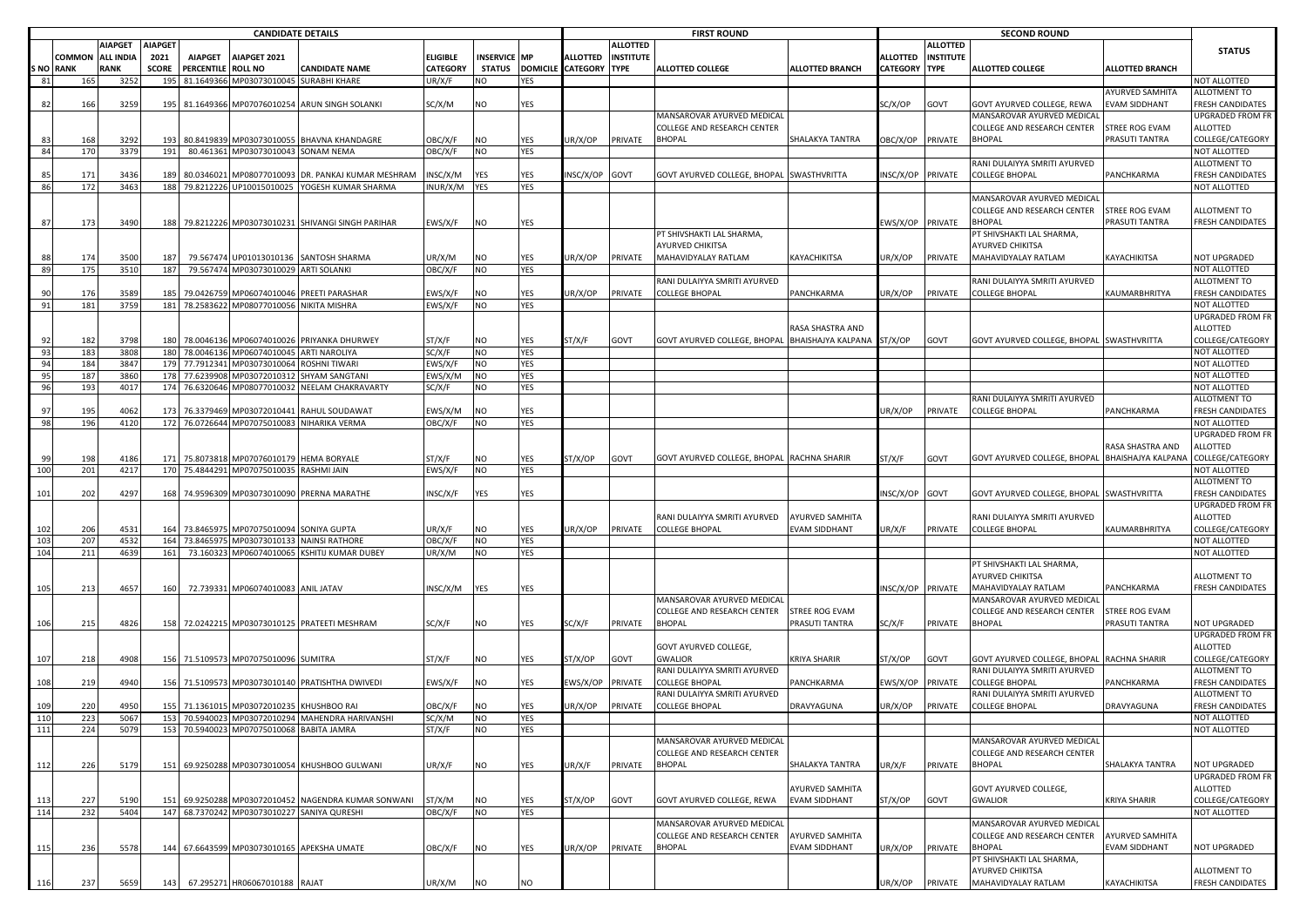|           | <b>CANDIDATE DETAILS</b> |                  |                |                    |                                             |                                                   |                 |              |            |                               |                  | <b>FIRST ROUND</b>                                  |                        |                  |                  | <b>SECOND ROUND</b>                                   |                        |                                         |
|-----------|--------------------------|------------------|----------------|--------------------|---------------------------------------------|---------------------------------------------------|-----------------|--------------|------------|-------------------------------|------------------|-----------------------------------------------------|------------------------|------------------|------------------|-------------------------------------------------------|------------------------|-----------------------------------------|
|           |                          | <b>AIAPGET</b>   | <b>AIAPGET</b> |                    |                                             |                                                   |                 |              |            |                               | <b>ALLOTTED</b>  |                                                     |                        |                  | <b>ALLOTTED</b>  |                                                       |                        | <b>STATUS</b>                           |
|           | <b>COMMON</b>            | <b>ALL INDIA</b> | 2021           | <b>AIAPGET</b>     | AIAPGET 2021                                |                                                   | <b>ELIGIBLE</b> | INSERVICE MP |            | <b>ALLOTTED</b>               | <b>INSTITUTE</b> |                                                     |                        | <b>ALLOTTED</b>  | <b>INSTITUTE</b> |                                                       |                        |                                         |
| S NO RANK |                          | <b>RANK</b>      | <b>SCORE</b>   | PERCENTILE ROLL NO |                                             | <b>CANDIDATE NAME</b>                             | <b>CATEGORY</b> |              |            | STATUS DOMICILE CATEGORY TYPE |                  | <b>ALLOTTED COLLEGE</b>                             | <b>ALLOTTED BRANCH</b> | CATEGORY TYPE    |                  | <b>ALLOTTED COLLEGE</b>                               | <b>ALLOTTED BRANCH</b> |                                         |
|           |                          |                  |                |                    |                                             |                                                   |                 |              |            |                               |                  | PT SHIVSHAKTI LAL SHARMA,                           |                        |                  |                  | PT SHIVSHAKTI LAL SHARMA,                             |                        |                                         |
|           |                          |                  |                |                    |                                             |                                                   |                 |              |            |                               |                  | AYURVED CHIKITSA                                    |                        |                  |                  | AYURVED CHIKITSA                                      |                        |                                         |
| 117       | 238                      | 5671             | 143            |                    |                                             | 67.295271 MP03072010331 RISHABH DWIVEDI           | UR/X/M          | NO           | YES        | JR/X/OP                       | PRIVATE          | MAHAVIDYALAY RATLAM<br>RANI DULAIYYA SMRITI AYURVED | PANCHKARMA             | JR/X/OP          | PRIVATE          | MAHAVIDYALAY RATLAM<br>RANI DULAIYYA SMRITI AYURVED   | PANCHKARMA             | NOT UPGRADED<br>ALLOTMENT TO            |
| 118       | 241                      | 5844             |                |                    |                                             | 140 66.2456747 MP03073010152 NIKEETA CHOUDHARY    | UR/X/F          | NO           | YES        | UR/X/F                        | PRIVATE          | <b>COLLEGE BHOPAL</b>                               | PANCHKARMA             | JR/X/F           | PRIVATE          | <b>COLLEGE BHOPAL</b>                                 | PANCHKARMA             | <b>FRESH CANDIDATES</b>                 |
|           |                          |                  |                |                    |                                             |                                                   |                 |              |            |                               |                  |                                                     |                        |                  |                  |                                                       |                        | UPGRADED FROM FR                        |
|           |                          |                  |                |                    |                                             |                                                   |                 |              |            |                               |                  | RANI DULAIYYA SMRITI AYURVED                        |                        |                  |                  | RANI DULAIYYA SMRITI AYURVED                          |                        | ALLOTTED                                |
| 119       | 246                      | 6085             | 135            |                    | 64.3540946 MP03073010085 NIDHI SINGHAI      |                                                   | UR/X/F          | NO           | YES        | UR/X/F                        | PRIVATE          | <b>COLLEGE BHOPAL</b>                               | AGADH TANTRA           | UR/X/OP          | PRIVATE          | <b>COLLEGE BHOPAL</b>                                 | SWASTHAVRITTA          | COLLEGE/CATEGORY                        |
| 120       | 249                      | 6306             |                |                    |                                             | 132 63.3160323 MP07075010114 MANJULI KARTIKEY     | SC/X/F          | NO           | YES        |                               |                  |                                                     |                        |                  |                  |                                                       |                        | NOT ALLOTTED                            |
|           |                          |                  |                |                    |                                             |                                                   |                 |              |            |                               |                  |                                                     |                        |                  |                  | MANSAROVAR AYURVED MEDICAL                            |                        |                                         |
|           |                          |                  |                |                    |                                             |                                                   |                 |              |            |                               |                  |                                                     |                        |                  |                  | COLLEGE AND RESEARCH CENTER                           | <b>AYURVED SAMHITA</b> | <b>ALLOTMENT TO</b>                     |
| 121       | 251                      | 6380             |                |                    | 131 63.0103806 MP08077010015 SHALINI TIWARI |                                                   | EWS/X/F         | NO           | YES        |                               |                  |                                                     |                        | EWS/X/OP         | PRIVATE          | <b>BHOPAL</b>                                         | EVAM SIDDHANT          | FRESH CANDIDATES                        |
|           |                          |                  |                |                    |                                             |                                                   |                 |              |            |                               |                  | PT SHIVSHAKTI LAL SHARMA                            |                        |                  |                  | PT SHIVSHAKTI LAL SHARMA,                             |                        |                                         |
|           |                          |                  |                |                    |                                             |                                                   |                 |              |            |                               |                  | AYURVED CHIKITSA                                    |                        |                  |                  | AYURVED CHIKITSA                                      |                        | ALLOTMENT TO                            |
| 122       | 252                      | 6486             |                |                    | 130 62.4625144 MP07076010332 RAHUL NAGAR    |                                                   | OBC/X/M         | NO           | YES        | OBC/X/OP                      | PRIVATE          | MAHAVIDYALAY RATLAM                                 | KAYACHIKITSA           | UR/X/OP          | PRIVATE          | MAHAVIDYALAY RATLAM                                   | KAYACHIKITSA           | <b>FRESH CANDIDATES</b>                 |
|           |                          |                  |                |                    |                                             |                                                   |                 |              |            |                               |                  | RANI DULAIYYA SMRITI AYURVED                        |                        |                  |                  | RANI DULAIYYA SMRITI AYURVED                          |                        | ALLOTMENT TO                            |
| 123       | 255                      | 6642             | 127            |                    |                                             | 61.4821223 MP03073010089 RITAMBHARA KURMI         | OBC/X/F         | NO           | YES        | JR/X/OP                       | PRIVATE          | <b>COLLEGE BHOPAL</b>                               | RACHNA SHARIR          | <b>DBC/X/F</b>   | PRIVATE          | <b>COLLEGE BHOPAL</b>                                 | SHALYA TANTRA          | FRESH CANDIDATES                        |
|           |                          |                  |                |                    |                                             |                                                   |                 |              |            |                               |                  |                                                     |                        |                  |                  |                                                       | AYURVED SAMHITA        | ALLOTMENT TO                            |
| 124       | 256                      | 6648             |                |                    |                                             | 61.4821223 MR17135010254 DEEKSHA DHURVE           | ST/X/F          | NO           | <b>YES</b> |                               |                  |                                                     |                        | ST/X/OP          | GOVT             | GOVT AYURVED COLLEGE, REWA                            | EVAM SIDDHANT          | <b>FRESH CANDIDATES</b>                 |
| 125       | 257                      | 6688             |                |                    | 126 61.0265283 MP07075010132 MAYA DEWDA     |                                                   | ST/X/F          | NO           | <b>YES</b> |                               |                  |                                                     |                        |                  |                  |                                                       |                        | NOT ALLOTTED                            |
|           |                          |                  |                |                    |                                             |                                                   |                 |              |            |                               |                  | MANSAROVAR AYURVED MEDICAL                          |                        |                  |                  | MANSAROVAR AYURVED MEDICAL                            |                        |                                         |
|           |                          |                  |                |                    |                                             |                                                   |                 |              |            |                               |                  | COLLEGE AND RESEARCH CENTER<br><b>BHOPAL</b>        | SHALAKYA TANTRA        |                  |                  | COLLEGE AND RESEARCH CENTER<br><b>BHOPAL</b>          |                        | <b>NOT UPGRADED</b>                     |
| 126       | 259                      | 6716             |                |                    | 126 61.0265283 MP03072010409 GAURAV PANYA   |                                                   | SC/X/M          | NO           | YES        | SC/X/OP                       | PRIVATE          | RANI DULAIYYA SMRITI AYURVED                        |                        | SC/X/OP          | PRIVATE          | RANI DULAIYYA SMRITI AYURVED                          | SHALAKYA TANTRA        |                                         |
| 127       | 260                      | 6746             |                |                    | 126 61.0265283 MP07075010031 AYUSHI MAITHA  |                                                   | UR/X/F          | NO           | YES        | JR/X/F                        | PRIVATE          | <b>COLLEGE BHOPAL</b>                               | SWASTHAVRITTA          | JR/X/F           | PRIVATE          | <b>COLLEGE BHOPAL</b>                                 | SWASTHAVRITTA          | NOT UPGRADED                            |
|           |                          |                  |                |                    |                                             |                                                   |                 |              |            |                               |                  |                                                     |                        |                  |                  |                                                       |                        | <b>UPGRADED FROM FR</b>                 |
|           |                          |                  |                |                    |                                             |                                                   |                 |              |            |                               |                  | RANI DULAIYYA SMRITI AYURVED                        |                        |                  |                  | RANI DULAIYYA SMRITI AYURVED                          |                        | ALLOTTED                                |
| 128       | 261                      | 6764             |                |                    |                                             | 125 60.4786621 UP01013010047 JAYA PRADA VERMA     | SC/X/F          | NO           | YES        | SC/X/OP                       | PRIVATE          | <b>COLLEGE BHOPAL</b>                               | KAUMARBHRITYA          | JR/X/OP          | PRIVATE          | <b>COLLEGE BHOPAL</b>                                 | RACHNA SHARIR          | COLLEGE/CATEGORY                        |
| 129       | 262                      | 6794             | 125            | 60.4786621         | MP07076010214                               | RAHUL RATAN UIKEY                                 | ST/X/M          | NO           | <b>YES</b> |                               |                  |                                                     |                        |                  |                  |                                                       |                        | NOT ALLOTTED                            |
| 130       | 263                      | 6920             | 123            | 59.8039216         | MP08077010057                               | <b>HEMRAJ</b>                                     | ST/X/M          | NO           | YES        |                               |                  |                                                     |                        |                  |                  |                                                       |                        | NOT ALLOTTED                            |
| 131       | 264                      | 6959             | 123            | 59.8039216         | MR19138010604                               | PATIL SAGAR VISHWAS                               | UR/X/M          | NO           | <b>NO</b>  |                               |                  |                                                     |                        |                  |                  |                                                       |                        | NOT ALLOTTED                            |
| 132       | 265                      | 7017             | 122            |                    | 59.4521338 MR19138010465                    | <b>MIAL TIHOM</b>                                 | UR/X/M          | NO           | <b>NO</b>  |                               |                  |                                                     |                        |                  |                  |                                                       |                        | NOT ALLOTTED                            |
| 133       | 267                      | 7063             | 121            | 59.088812          | MP03073010097                               | MANISHA DAWAR                                     | ST/X/F          | NO           | <b>YES</b> |                               |                  |                                                     |                        |                  |                  |                                                       |                        | NOT ALLOTTED                            |
| 134       | 268                      | 7073             | 121            | 59.088812          | HR06067010171                               | MANISH                                            | UR/X/M          | NO           | <b>NO</b>  |                               |                  |                                                     |                        |                  |                  |                                                       |                        | NOT ALLOTTED                            |
| 135       | 270                      | 7173             | 120            |                    | 58.4486736 MP03073010033                    | DEEPIKA JHARIYA                                   | SC/X/F          | NO           | <b>YES</b> |                               |                  |                                                     |                        |                  |                  |                                                       |                        | NOT ALLOTTED                            |
| 136       | 271                      | 7187             | 120            |                    | 58.4486736 MP07076010225                    | ABHISHEK AGRAWAL                                  | EWS/X/M         | NO           | <b>YES</b> |                               |                  |                                                     |                        |                  |                  |                                                       |                        | NOT ALLOTTED                            |
|           |                          |                  |                |                    |                                             |                                                   |                 |              |            |                               |                  | RANI DULAIYYA SMRITI AYURVED                        | RASA SHASTRA AND       |                  |                  | RANI DULAIYYA SMRITI AYURVED                          | RASA SHASTRA AND       |                                         |
| 137       | 272                      | 7190             |                |                    |                                             | 120 58.4486736 MP03073010034 RAGNI RAJA BUNDELA   | EWS/X/F         | NO           | YES        | UR/X/OP                       | PRIVATE          | <b>COLLEGE BHOPAL</b>                               | BHAISHAJYKALPNA        | JR/X/OP          | PRIVATE          | <b>COLLEGE BHOPAL</b>                                 | BHAISHAJYKALPNA        | NOT UPGRADED                            |
|           |                          |                  |                |                    |                                             |                                                   |                 |              |            |                               |                  |                                                     |                        |                  |                  | MANSAROVAR AYURVED MEDICAL                            |                        |                                         |
|           |                          |                  |                |                    |                                             |                                                   |                 |              |            |                               |                  |                                                     |                        |                  |                  | COLLEGE AND RESEARCH CENTER                           | STREE ROG EVAM         | ALLOTMENT TO                            |
| 138       | 273                      | 7295             |                |                    | 118 57.6989619 MP07075010048 SUGAM          |                                                   | ST/X/F          | NO           | YES        |                               |                  |                                                     |                        | ST/X/OP          | PRIVATE          | <b>BHOPAL</b><br>RANI DULAIYYA SMRITI AYURVED         | PRASUTI TANTRA         | <b>FRESH CANDIDATES</b><br>ALLOTMENT TO |
| 139       | 274                      | 7338             |                |                    |                                             | 117 57.3010381 MP07076010319 BHUPENDRA GOLAWTIYA  | INSC/X/M        | YES          | YES        |                               |                  |                                                     |                        | NUR/X/OP PRIVATE |                  | <b>COLLEGE BHOPAL</b>                                 | SHALYA TANTRA          | <b>FRESH CANDIDATES</b>                 |
| 140       | 275                      | 7351             |                |                    | 117 57.3010381 MP03073010185 LEENA THAKUR   |                                                   | ST/X/F          | NO           | <b>YES</b> |                               |                  |                                                     |                        |                  |                  |                                                       |                        | NOT ALLOTTED                            |
|           |                          |                  |                |                    |                                             |                                                   |                 |              |            |                               |                  |                                                     |                        |                  |                  | RANI DULAIYYA SMRITI AYURVED                          |                        | ALLOTMENT TO                            |
| 141       | 276                      | 7444             | 116            |                    | 56.9550173 MP03073010168 DIKSHA SIKARIYA    |                                                   | SC/X/F          | NO           | YES        |                               |                  |                                                     |                        | SC/X/OP          | PRIVATE          | <b>COLLEGE BHOPAL</b>                                 | KAUMARBHRITYA          | FRESH CANDIDATES                        |
|           |                          |                  |                |                    |                                             |                                                   |                 |              |            |                               |                  |                                                     |                        |                  |                  | RANI DULAIYYA SMRITI AYURVED                          |                        | ALLOTMENT TO                            |
| 142       | 277                      | 7514             |                |                    |                                             | 115 56.3091119 MP03072010328 PRAFULL KUMAR REKWAL | SC/X/M          | NO           | YES        |                               |                  |                                                     |                        | SC/X/OP          | PRIVATE          | COLLEGE BHOPAL                                        | KAUMARBHRITYA          | <b>FRESH CANDIDATES</b>                 |
|           |                          |                  |                |                    |                                             |                                                   |                 |              |            |                               |                  |                                                     |                        |                  |                  |                                                       |                        | UPGRADED FROM FR                        |
|           |                          |                  |                |                    |                                             |                                                   |                 |              |            |                               |                  | RANI DULAIYYA SMRITI AYURVED                        |                        |                  |                  | RANI DULAIYYA SMRITI AYURVED                          |                        | ALLOTTED                                |
| 143       | 281                      | 7729             |                |                    |                                             | 113 55.3690888 MP03072010358 SUNDARAM SHUKLA      | UR/X/M          | NO           | YES        | JR/X/OP                       | PRIVATE          | <b>COLLEGE BHOPAL</b>                               | AGADH TANTRA           | JR/X/OP          | PRIVATE          | COLLEGE BHOPAL                                        | RACHNA SHARIR          | COLLEGE/CATEGORY                        |
|           |                          |                  |                |                    |                                             |                                                   |                 |              |            |                               |                  | MANSAROVAR AYURVED MEDICAL                          |                        |                  |                  | MANSAROVAR AYURVED MEDICAL                            |                        |                                         |
|           |                          |                  |                |                    |                                             |                                                   |                 |              |            |                               |                  | COLLEGE AND RESEARCH CENTER                         | AYURVED SAMHITA        |                  |                  | COLLEGE AND RESEARCH CENTER                           | AYURVED SAMHITA        | ALLOTMENT TO                            |
| 144       | 282                      | 7771             |                |                    | 112 54.9192618 MP03073010038 VIDHI JAISWAL  |                                                   | OBC/X/F         | NO           | YES        | OBC/X/OP                      | PRIVATE          | <b>BHOPAL</b>                                       | EVAM SIDDHANT          | <b>DBC/X/OP</b>  | PRIVATE          | <b>BHOPAL</b>                                         | <b>EVAM SIDDHANT</b>   | FRESH CANDIDATES                        |
| 145       | 284                      | 7900             |                |                    |                                             | 110 53.7600923 MP07076010341 DR PRAMOD TIWARI     | INUR/X/M        | <b>YES</b>   | YES        |                               |                  |                                                     |                        |                  |                  |                                                       |                        | NOT ALLOTTED                            |
| 146       | 285                      | 7933             |                |                    |                                             | 110 53.7600923 MP03073010203 NIKHAT NASREEN       | UR/X/F          | NO           | <b>NO</b>  |                               |                  |                                                     |                        |                  |                  |                                                       |                        | NOT ALLOTTED                            |
|           |                          |                  |                |                    |                                             |                                                   |                 |              |            |                               |                  |                                                     |                        |                  |                  | RANI DULAIYYA SMRITI AYURVED<br><b>COLLEGE BHOPAL</b> | DRAVYAGUNA             | ALLOTMENT TO<br>FRESH CANDIDATES        |
| 147       | 287                      | 8094             | 108            |                    | 52.8546713 MR17134010738 MANGESH            |                                                   | UR/X/M          | NO           | <b>NO</b>  |                               |                  |                                                     |                        | JR/X/OP          | PRIVATE          | RANI DULAIYYA SMRITI AYURVED                          |                        | ALLOTMENT TO                            |
| 148       | 291                      | 8490             |                |                    | 104 50.7266436 MP07076010279 MAHESH NAYAK   |                                                   | OBC/X/M         | NO           | YES        |                               |                  |                                                     |                        | UR/X/OP          | PRIVATE          | <b>COLLEGE BHOPAL</b>                                 | DRAVYAGUNA             | FRESH CANDIDATES                        |
|           |                          |                  |                |                    |                                             |                                                   |                 |              |            |                               |                  |                                                     |                        |                  |                  | PT SHIVSHAKTI LAL SHARMA,                             |                        |                                         |
|           |                          |                  |                |                    |                                             |                                                   |                 |              |            |                               |                  |                                                     |                        |                  |                  | AYURVED CHIKITSA                                      |                        | ALLOTMENT TO                            |
| 149       | 292                      | 8565             |                |                    | 103 50.2595156 MP03073010212 SURBHI DUBEY   |                                                   | EWS/X/F         | NO           | YES        |                               |                  |                                                     |                        | JR/X/OP          | PRIVATE          | MAHAVIDYALAY RATLAM                                   | KAYACHIKITSA           | <b>FRESH CANDIDATES</b>                 |
|           |                          |                  |                |                    |                                             |                                                   |                 |              |            |                               |                  |                                                     |                        |                  |                  |                                                       |                        | <b>UPGRADED FROM FR</b>                 |
|           |                          |                  |                |                    |                                             |                                                   |                 |              |            |                               |                  | RANI DULAIYYA SMRITI AYURVED                        |                        |                  |                  | RANI DULAIYYA SMRITI AYURVED                          |                        | ALLOTTED                                |
| 150       | 294                      | 8798             |                |                    | 101 49.1522491 MR17133010452 ANKITA LADE    |                                                   | OBC/X/F         | NO           | YES        | OBC/X/OP                      | PRIVATE          | <b>COLLEGE BHOPAL</b>                               | <b>SWASTHAVRITTA</b>   | OBC/X/OP         | PRIVATE          | <b>COLLEGE BHOPAL</b>                                 | <b>AGADH TANTRA</b>    | COLLEGE/CATEGORY                        |
|           |                          |                  |                |                    |                                             |                                                   |                 |              |            |                               |                  |                                                     |                        |                  |                  | MANSAROVAR AYURVED MEDICAL                            |                        |                                         |
|           |                          |                  |                |                    |                                             |                                                   |                 |              |            |                               |                  |                                                     |                        |                  |                  | COLLEGE AND RESEARCH CENTER                           |                        | ALLOTMENT TO                            |
| 151       | 301                      | 9708             |                |                    |                                             | 92 43.5755479 MP03073010230 VANDANA SHELKE        | SC/X/F          | <b>NO</b>    | <b>YES</b> |                               |                  |                                                     |                        | SC/X/OP          | PRIVATE          | <b>BHOPAL</b>                                         | SHALAKYA TANTRA        | FRESH CANDIDATES                        |